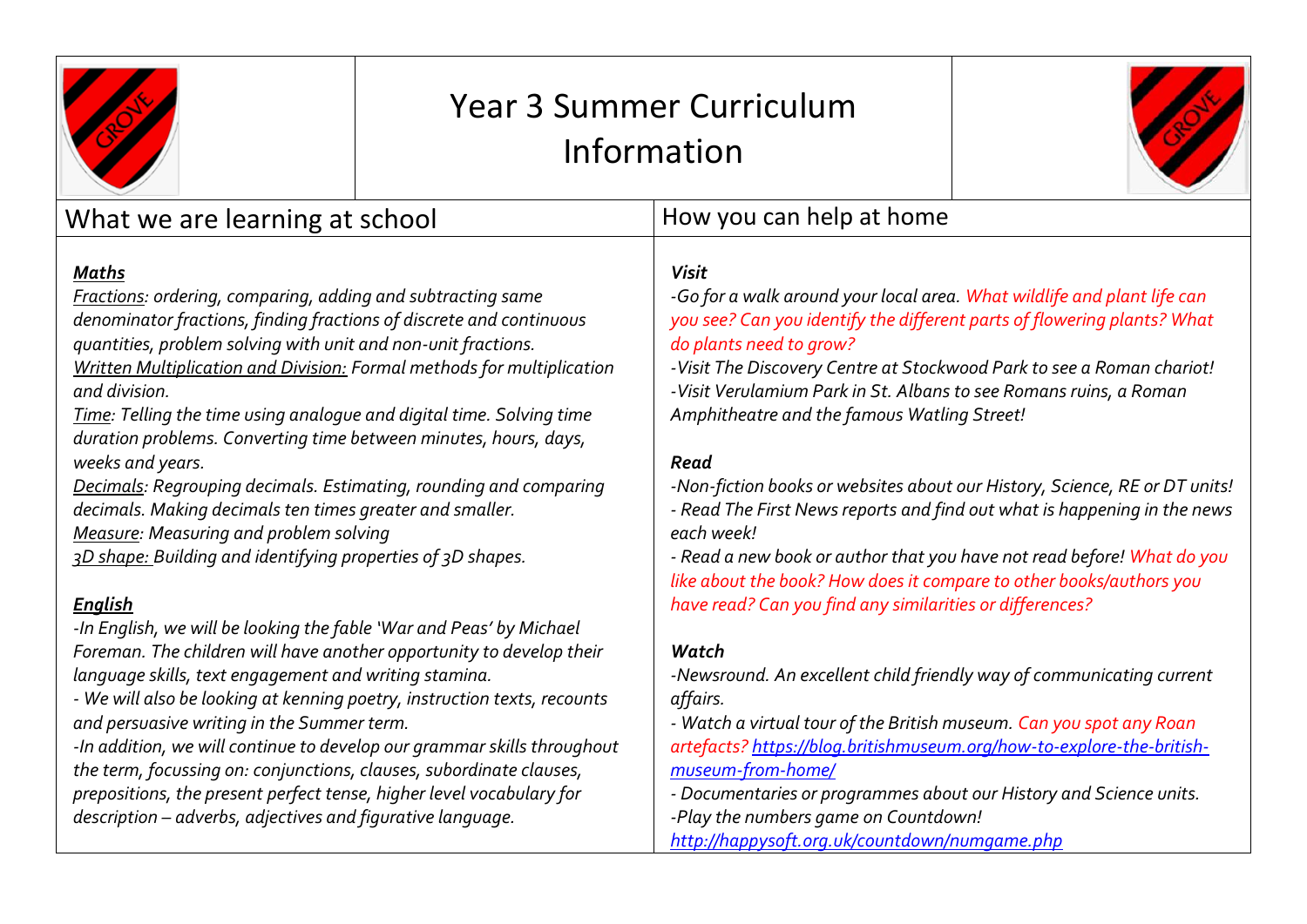### *Reading*

*Reading will continue to have a high profile, exposing the children to a variety of fiction, non-fiction and poetry texts. Some of our reading texts this term will link with our Science plants work, Art fresco unit and our Romans History topic! We will use the reading domains as a focus for each lesson to practice children's comprehension, inference skills and vocabulary development.* 

# *Science*

# *Plants*

*Big question: A world without plants. How would this affect you and our planet?*

*We will be identifying and describing the functions of different parts of flowering plants. We will also be learning about the requirements of plants for life and growth and how these requirements vary from plant to plant.* 

# *History*

# *The Romans*

*Big question: Was the Roman invasion a good or bad thing for Britain? In this unit, we will be looking at the Roman empire and its impact on Britain. We will be learning about the Roman army and Boudicca's impact on their invasion. In addition, we will be looking at Roman artefacts and settlements.* 

# *R.E.*

# *Sources of Wisdom*

*Investigate, interpret and respond to a range of stories, sacred writings and sources of wisdom and authority, reflecting on the impact of beliefs and teachings as ways of seeing the world in different communities*

# *Talk about*

*-Plants and flowers that you have in the garden or local area. Have you ever tried to grow your own vegetables or plants? What do plants/flowers need to help them grow?*

*- Talk about St. Albans in the Roman times. How do you think St. Albans might have changed since the Roman times? Is there anything that has not changed?*

# *Try these websites for times tables support!*

**https://www.timestables.co.uk/** This site includes interactive exercises and tests as well as test printouts.

**http://www.wikihow.com/Teach-the-Multiplication-Tables-to-Your-Child** This site gives more useful hints on how to approach times tables.

## **https://www.topmarks.co.uk/maths-games/7-11-years/times**tables This site has a range of interactive games for both KS1 and KS2 to help develop the pace of times tables recall.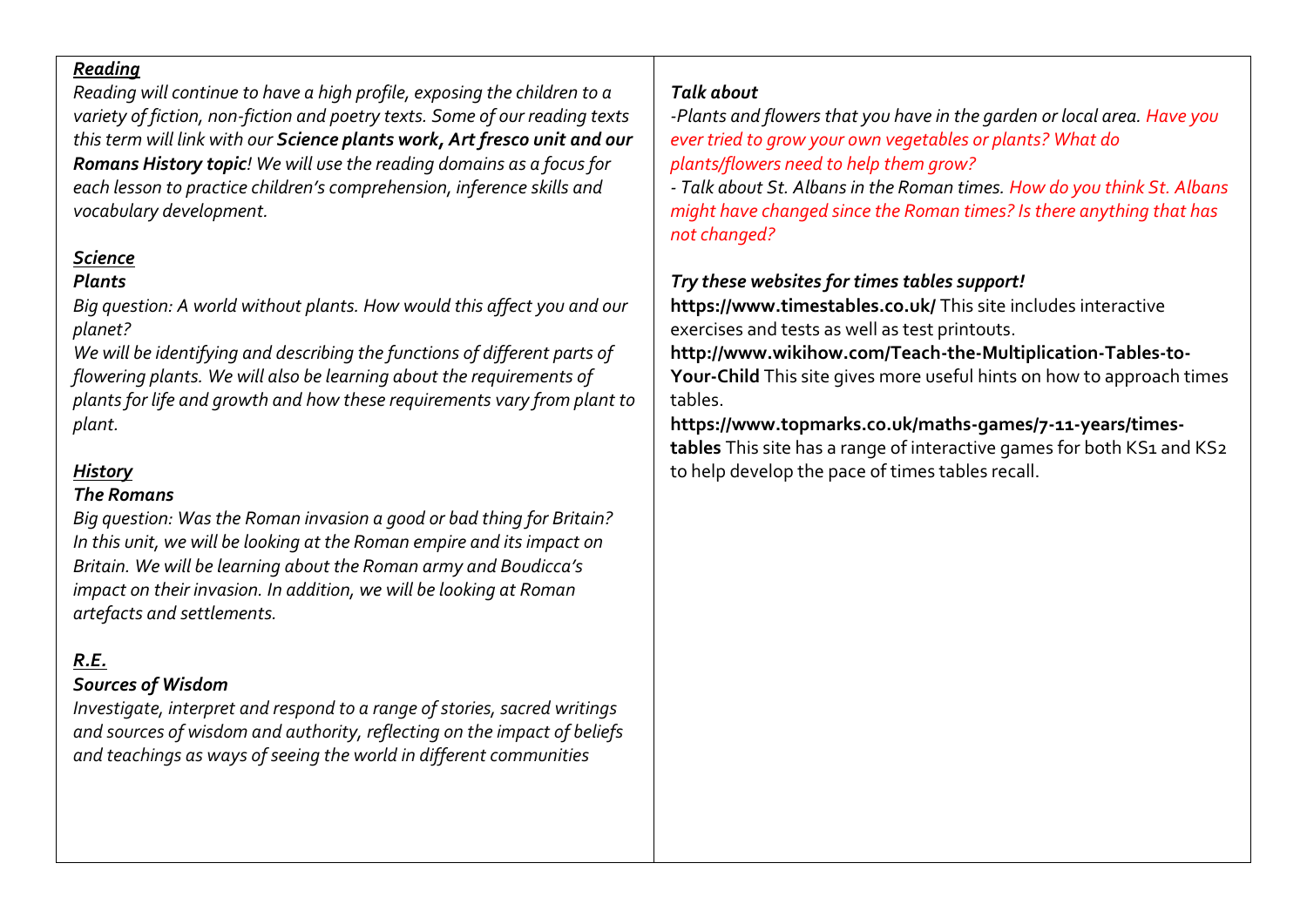### *Music*

#### *Linking to History Romans*

*Was music important to the Romans? If so, what purpose did it have and what might it have sounded like? This is the starting point for our music this term. As well as finding the answers to these questions, we will develop our composition and performance skills as we create music, which communicates the story of the Romans coming to Britain, led by an imaginary commander Julius Pretentius!*

# *DT*

### *Linking to the Queen's Jubilee*

*In D&T, we will be looking food technology and making our own healthy lunch snack in honour of the Queen's platinum jubilee. The children will learn about food hygiene, investigate food products and learn techniques such as slicing, grating, peeling and chopping.* 

## **Art**

### **Linking to our Romans unit**

In Art, we will be creating our own Roman frescos based on a still life observation of fruit.

#### *French*

*In French, we will learn about birthdays, time and food.* 

#### *Computing*

*Purple Mash: Branching databases; Simulations and Graphing*